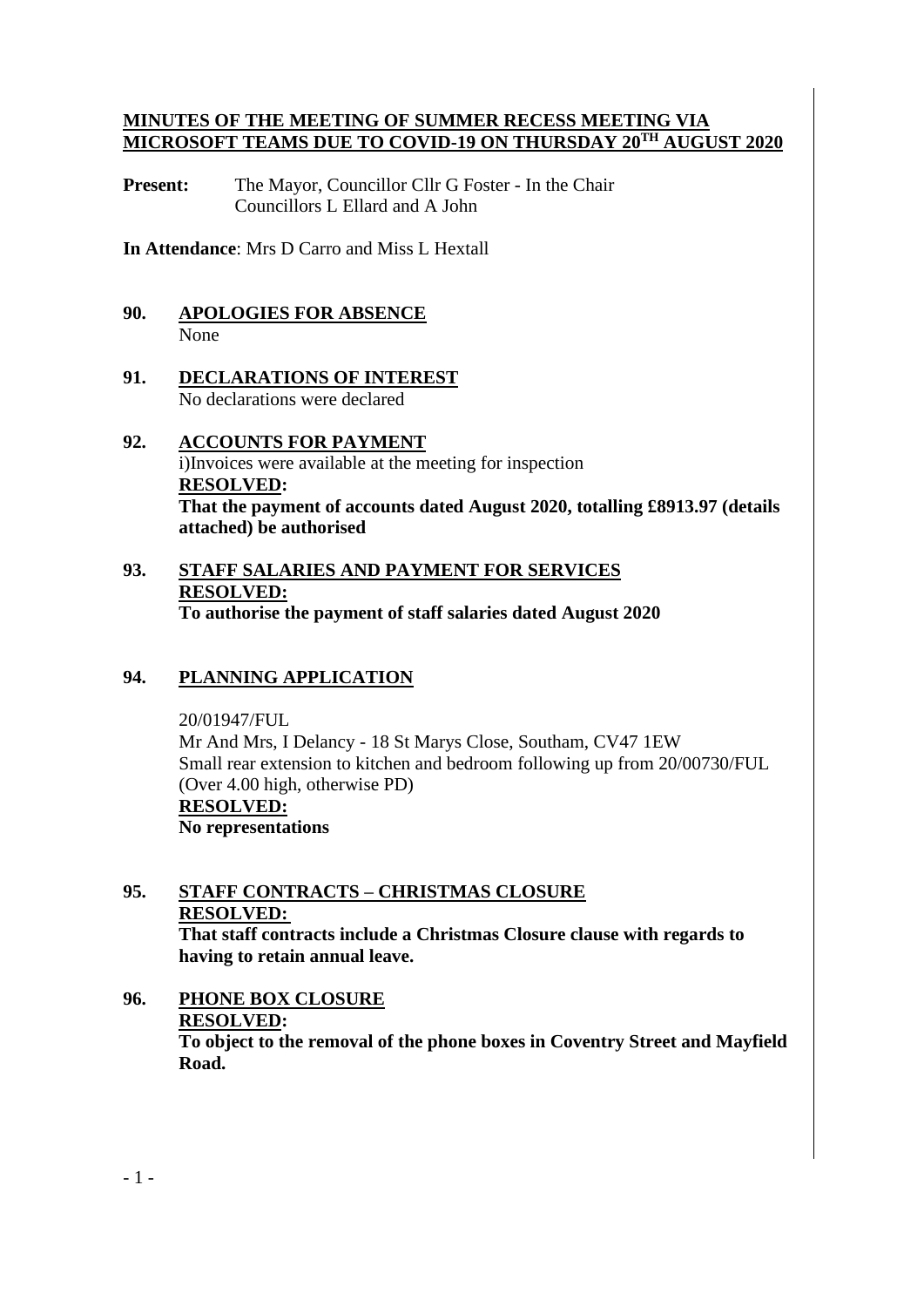#### **97. PUBLIC SPACES PROTECTION ORDER – DOG FOULING RESOLVED: To respond supporting the consultation**

**98. TRAINING POLICY RESOLVED:**

> **To agree the training policy in principle and that Cllr John and Cllr Foster will meet to finalise the policy so that it can be put to council in September.**

## **99. REQUEST FOR SUBMISSION OF INFRASTRUCTURE PROJECTS FOR POSSIBLE CIL FUNDING**

## **RESOLVED:**

**i)Cllr Foster will complete the application form based on a safe crossing over the bypass**

**ii)To respond to SDC advising that the Town Council is very disappointed with the unrealistic deadline** 

**iii)To contact Graham Palmer (WCC) to discuss having meetings again with regards to S106 and infrastructure projects**

#### **100. PERMANENT SIGNAGE QUOTES RESOLVED**

**i)To accept the quotation to supply and fit permanent COVID-19 and 'Don't be a Tosser' signs in all parks including Merestone Park**

**ii)To not have a 'Don't be a Tosser' sign in The Furrows and Priors Meadow**

# **101. MOP FAIR**

## **RESOLVED:**

**i)That that the council is minded that due to COVID-19 the MOP Fair should not take place this year**

**ii)To seek Cllr Bromwich and Cllr Crump's opinion**

**iii)To ascertain whether Warwick and Stratford Mop is going ahead or not iv)To carry out a Risk Assessment**

# **102. REMEMBRANCE SERVICE**

## **RESOLVED:**

**i)That the road closure should be applied for**

**ii)That a Remembrance Service of some description should take place and that Cllr Foster will discuss the matter with Rev Vikki Bisiker and Galanos House.**

**103. GRANGE HALL BAR RESOLVED:**

**That Cllr Foster and Cllr Ellard will discuss at the next committee meeting the Bar Stock** 

**Meeting closed 11am**